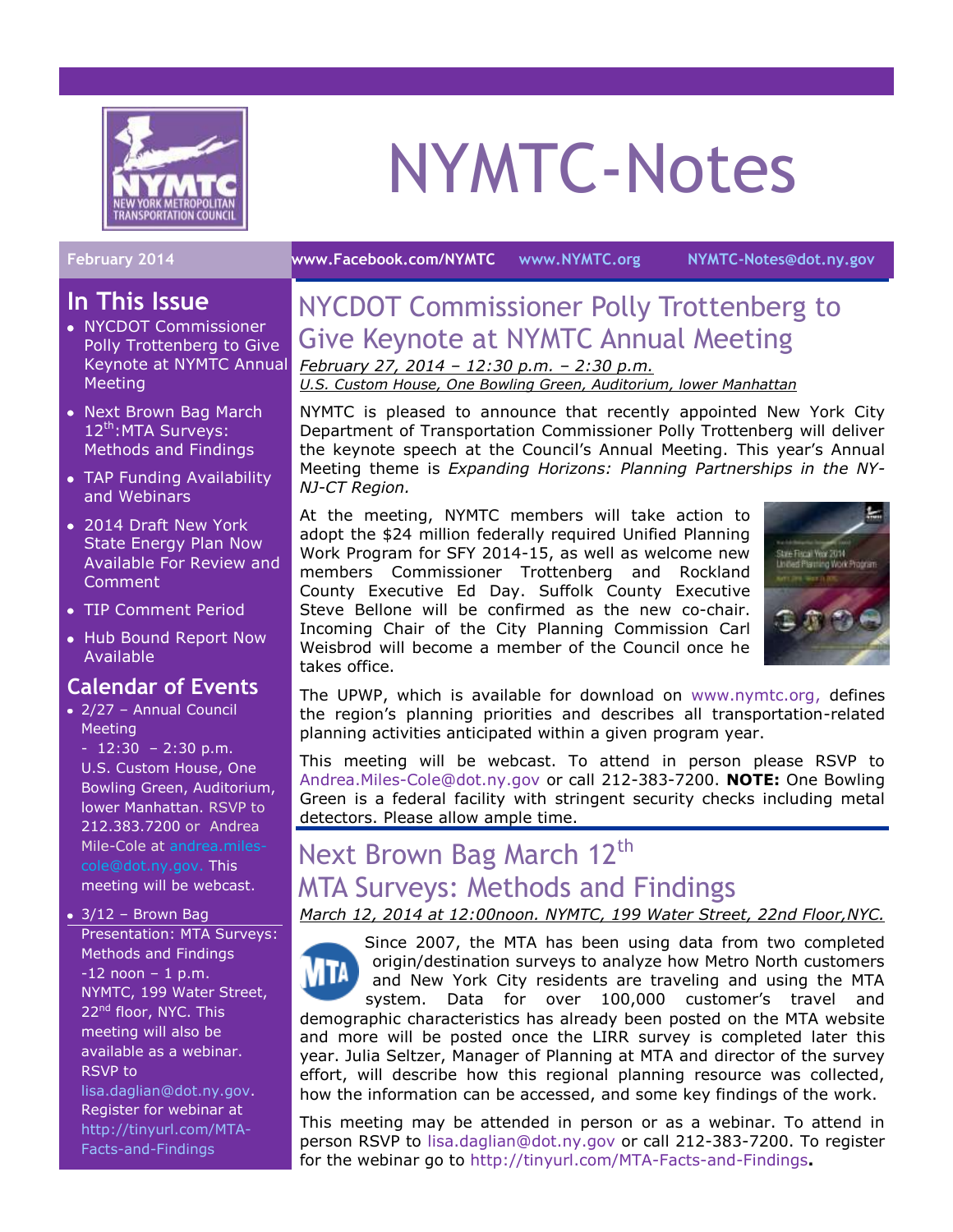#### 3/18 – TAP/Federal Aid 101 **Training**

 $-12:30$  p.m.  $-4$  p.m. NYMTC, 199 Water Street, 22<sup>nd</sup> floor, NYC. This meeting will also be available as a webinar. RSVP to NYSDOT Regional Coordinators - available at <https://www.dot.ny.gov/tap> Register for webinar at [http://tinyurl.com/TAP-](http://tinyurl.com/TAP-FA101-3-18-14)[FA101-3-18-14](http://tinyurl.com/TAP-FA101-3-18-14)

3/19 – TAP/Federal Aid 101 **Training** 

 $-10:00$  a.m.  $-1:30$  p.m. NYMTC, 199 Water Street, 22<sup>nd</sup> floor, NYC. This meeting will also be available as a webinar. RSVP to NYSDOT Regional Coordinators - available at <https://www.dot.ny.gov/tap> Register for webinar at [http://tinyurl.com/TAP-](http://tinyurl.com/TAP-FA101-3-19-14)[FA101-3-19-14](http://tinyurl.com/TAP-FA101-3-19-14)

*NYMTC is a regional council of governments that provides a collaborative transportation planning forum as the metropolitan planning organization for New York City, Long Island and the lower Hudson Valley.*

## TAP Funding Availability and Webinars

On February 10, 2014, Governor Andrew Cuomo and New York State Department of Transportation (NYSDOT) Commissioner Joan McDonald announced the availability of applications for transportation projects under the Transportation Alternatives Program (TAP). Projects will be selected through a competitive solicitation process and rated on

established criteria that include environmental enhancement to and for the transportation system; connectivity to an existing transportation system; encouragement of smart growth; impact on local or regional economies; availability of matching funds; and level of community support.

NYSDOT will provide technical assistance and **required training** for potential applicants through a series of workshops statewide. The workshops will address information about this new funding opportunity, an explanation of application requisites and detail the requirements needed to ensure all federally-aided projects are developed, designed and constructed in accordance



with federal requirements. This training will be offered as webinars as follows:

**TAP/Fed Aid 101 Webinar – March 18, 2014** Tuesday, March 18, 2014 12:30 pm – 4pm. **To register go to<http://tinyurl.com/TAP-FA101-3-18-14> Event number, Event password and Call In information will be provided upon registration**

#### **TAP/Fed Aid 101 Webinar – March 19, 2014** Wednesday, March 19, 2014 10am – 1:30pm. **To register go to<http://tinyurl.com/TAP-FA101-3-19-14> Event number, Event password and Call In information will be provided upon registration**

The trainings may also be attended in person. Both will be held in NYMTC's offices at 199 Water Street, 22nd Floor, NYC. To RSVP please email the appropriate Regional Coordinator (list available at [https://www.dot.ny.gov/tap\)](https://www.dot.ny.gov/tap) or call 212-383-7200.

The funding for these projects is provided by the Federal Highway Administration (FHWA) and administered by NYSDOT. Up to 80 percent of the eligible proposed project costs will be reimbursed to successful applicants. Project sponsors are responsible for securing the remaining project funding.

**The deadline for applications is June 11**. Additional information about the program, including the application and guidebook; list of eligible TAP projects; technical assistance and regional workshops; NYSDOT TAP Regional Coordinators; and federal project requirements are available at [https://www.dot.ny.gov/tap.](https://www.dot.ny.gov/tap) Please direct any questions to the appropriate Regional Coordinator.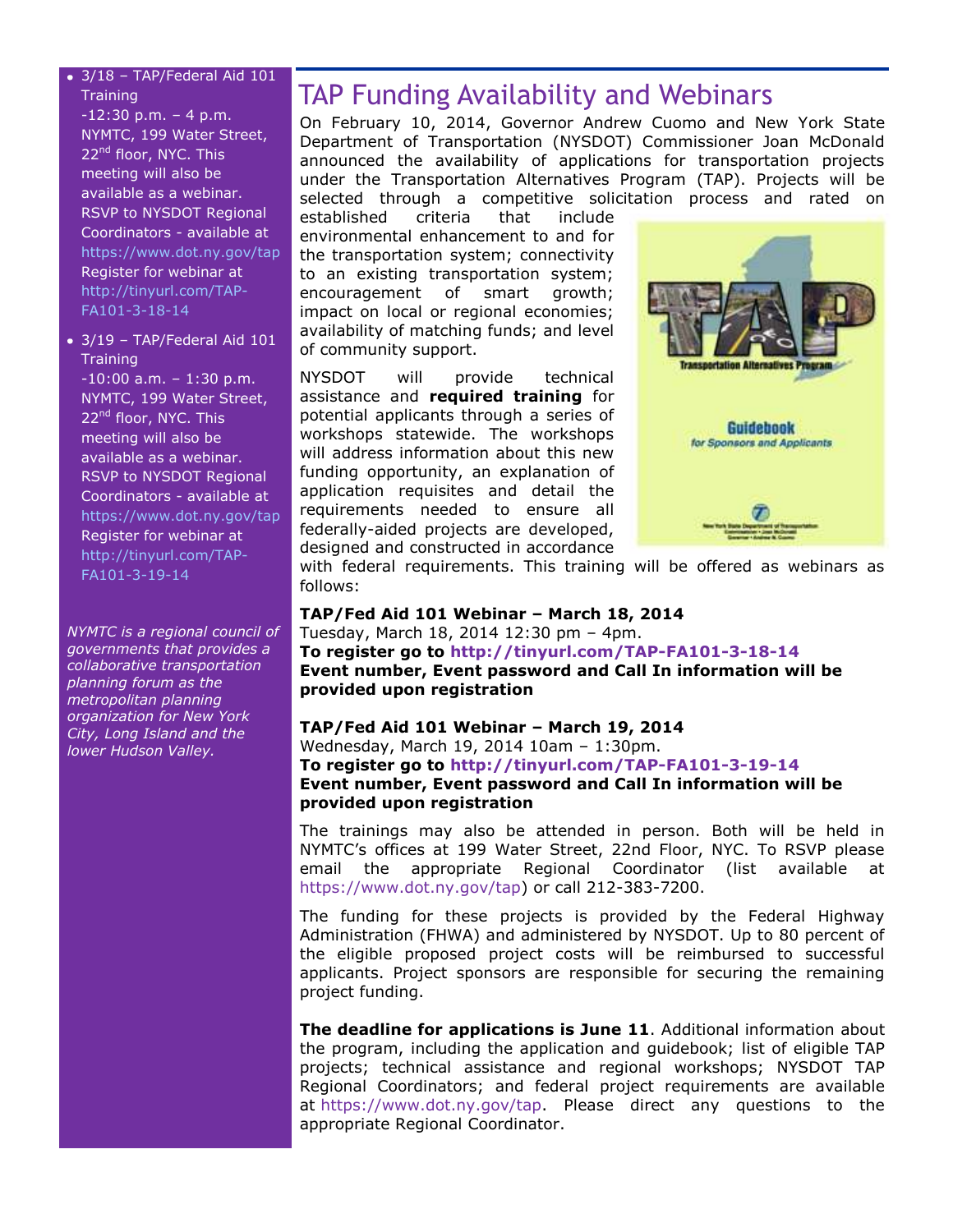#### **NYMTC Council Members**

#### **Voting Members**

- Joan McDonald, New York State DOT Commissioner and NYMTC co-chair
- Robert P. Astorino, Westchester County Executive and NYMTC cochair
- Polly Trottenberg, Commissioner, New York City Department of **Transportation**
- Kenneth Knuckles, Acting Chair, New York City Planning Commission
- [Thomas Prendergast,](http://www.mta.info/mta/leadership/ferrer.htm) Chairman and CEO, Metropolitan Transportation Authority
- Edward P. Mangano, Nassau County Executive
- MaryEllen Odell, Putnam County Executive
- Ed Day, Rockland County Executive
- Steve Bellone, Suffolk County Executive

#### **Advisory Members**

- Patrick Foye, Executive Director, Port Authority of NY & NJ
- James Weinstein, Executive Director, New Jersey **Transit**
- Mary K. Murphy, Executive Director, North Jersey Transportation Planning Authority
- Joseph Martens, Commissioner, NYS Dept. of Environmental **Conservation**
- Marilyn G. Shazor, Regional Administrator, Federal Transit Administration, Region 2

# 2014 Draft New York State Energy Plan Now Available For Review and Comment

On January 7, 2014, the New York State Energy Planning Board issued the Draft 2014 New York State Energy Plan for public comment. The Draft Plan contains actionable policy recommendations and strategies to advance new energy technologies and foster an innovative clean energy economy in New York.

The Draft Plan outlines how State programs can connect with the private sector in ways that encourage the private market to create new, valuable energy options for communities and customers. Empowering the customer and providing options they value when making energy choices is



a driving theme in the Draft Plan. The Draft Plan is designed to put New York on a track to contribute to long-range global emissions reductions that reduce the impact of climate change.

The Draft Energy Plan is divided into two volumes and is guided by statutory requirements of Article 6 of the Energy Law. The first volume provides 15 key initiatives to advance the State's energy future.

The second volume addresses energy use, its sources and impacts, and provides detailed background that was used to develop the

overarching vision and initiatives in the first volume. In addition, the second volume provides forecasts for energy supply and demand, a statewide inventory of greenhouse gas emissions, environmental and public health impacts associated with energy production and use, and vulnerabilities of the energy system.

This Draft Plan envisions a flexible and clean energy system that empowers residential customers, businesses, and communities to receive the reliability and affordability they value. To achieve this, it focuses on the following five areas: Improving energy affordability; Unleashing the power of private sector energy financing; Providing a more resilient, flexible and clean power grid; Giving customers more control over their energy use; and Aligning energy innovation with market demand Reformed regulations, new roles for utilities, and new strategies based on markets and customer priorities will result in an energy system that is innovative, sustainable, and reliable.

Public hearings on the Draft Plan will be held around the state. Hearings in the NYMTC region are:

| <b>Brooklyn</b>         | <b>Manhattan</b>  | <b>Long Island</b>      |
|-------------------------|-------------------|-------------------------|
| February 19, 2014       | February 20, 2014 | March 3, 2014           |
| $-3 p.m.$               | $-10$ a.m.        | $-1$ p.m.               |
| Brooklyn College        | John Jay College  | <b>SUNY Farmingdale</b> |
| Gold Room               | 524 West 59th St, | Little Theater          |
| Student Center, 6th Fl. | 2nd floor         | at Roosevelt Hall       |
| Campus Rd & E. 27th St. | New York, NY      | Melville Road           |
| Brooklyn, NY            |                   | Farmingdale, NY         |
|                         |                   |                         |

To view the full Draft Energy Plan and get the full list of hearings go to [http://energyplan.ny.gov/Plans/2014.aspx.](http://energyplan.ny.gov/Plans/2014.aspx) Comments will be accepted through March 31, 2014. For more information and to submit comments electronically go to<http://energyplan.ny.gov/Process/Comments.aspx>